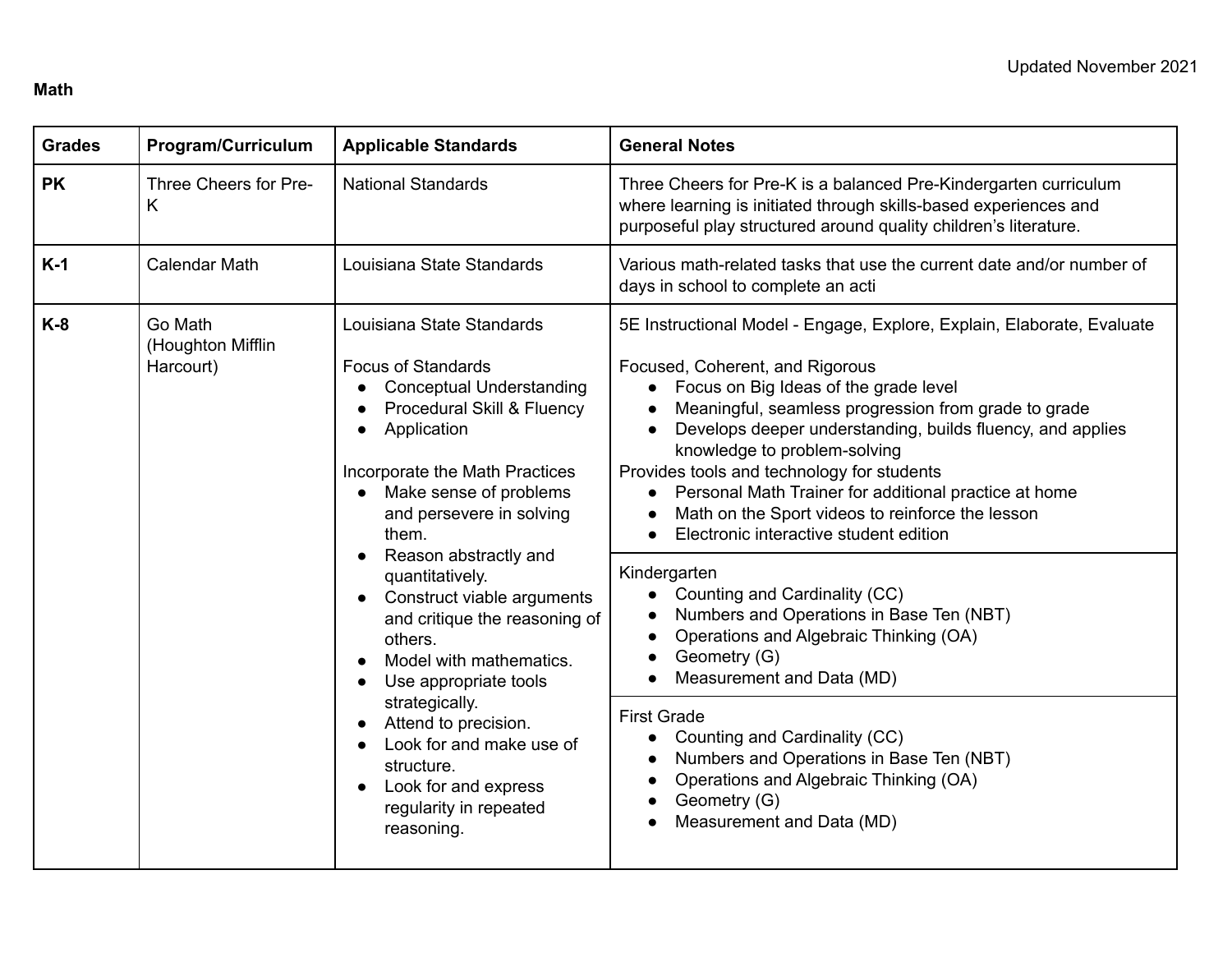|                |         |                           | Second Grade<br>Numbers and Operations in Base Ten (NBT)<br>Operations and Algebraic Thinking (OA)<br>Geometry (G)<br>Measurement and Data (MD)                                                             |
|----------------|---------|---------------------------|-------------------------------------------------------------------------------------------------------------------------------------------------------------------------------------------------------------|
|                |         |                           | <b>Third Grade- Fifth Grade</b><br>Numbers and Operations in Base Ten (NBT)<br>Number and Operations- Fractions (NF)<br>Operations and Algebraic Thinking (OA)<br>Geometry (G)<br>Measurement and Data (MD) |
|                |         |                           | Sixth Grade- Seventh Grade<br>Ratios and Proportional Relationships (RP)<br>The Number System (NS)<br>Expressions and Equations (EE)<br>Geometry (G)<br>Statistics and Probability (SP)                     |
|                |         |                           | <b>Eighth Grade</b><br>Ratios and Proportional Relationships (RP)<br>The Number System (NS)<br>Expressions and Equations (EE)<br>Functions (F)<br>Geometry (G)<br>Statistics and Probability (SP)           |
| Algebra<br>(8) | Algebra | Louisiana State Standards | High school credit for qualified 8th graders                                                                                                                                                                |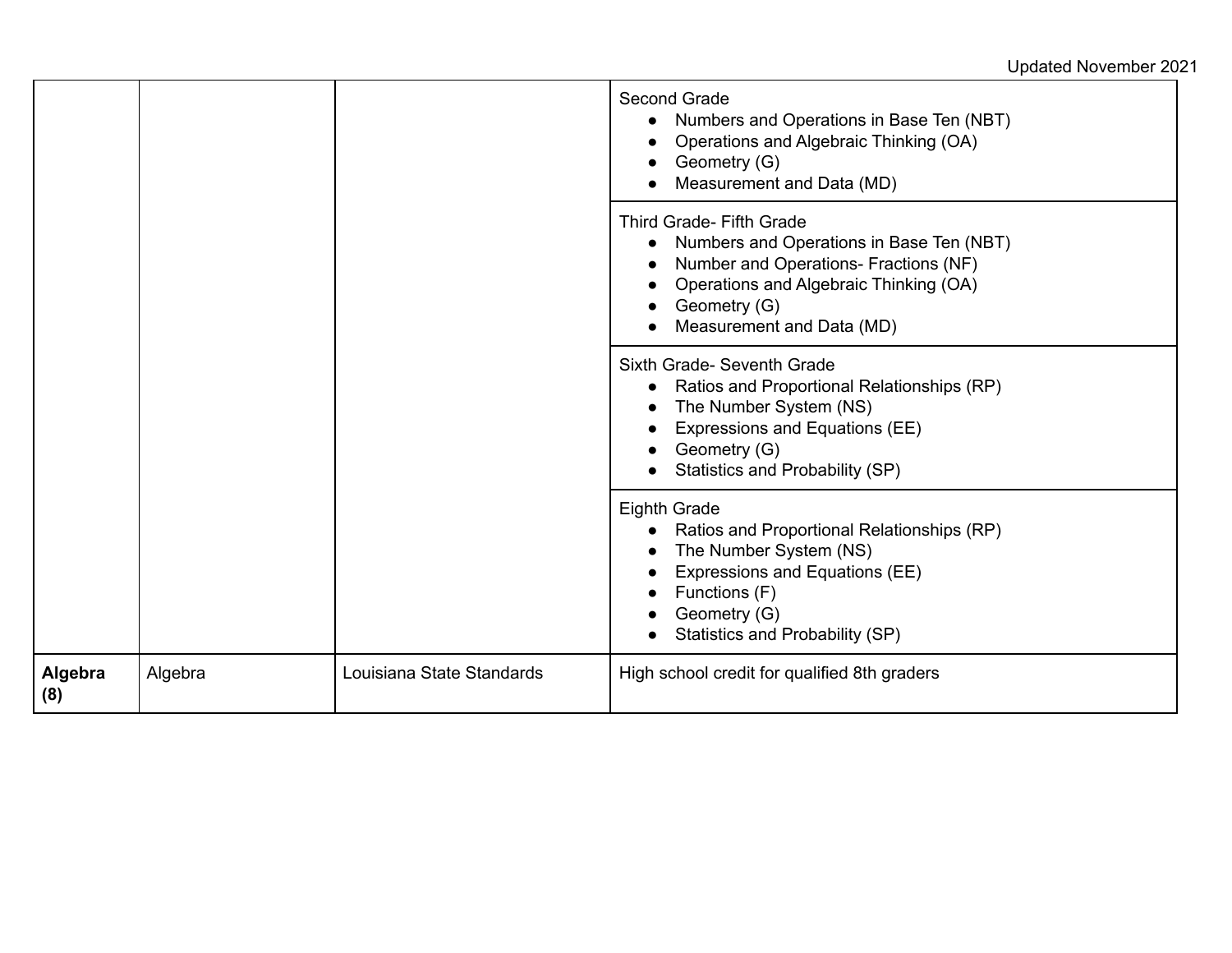# **English-Language Arts**

| <b>Grades</b>                                                        | <b>Program/Curriculum</b>  | <b>Applicable Standards</b>                                                                                                                                                                                                                                                                                                                                                                                             | <b>General Notes</b>                                                                                                                                                                                                                                                                                                                                                                                                                                                                                                                                                                                                                                                                                                                                                                                                                                                                                                  |
|----------------------------------------------------------------------|----------------------------|-------------------------------------------------------------------------------------------------------------------------------------------------------------------------------------------------------------------------------------------------------------------------------------------------------------------------------------------------------------------------------------------------------------------------|-----------------------------------------------------------------------------------------------------------------------------------------------------------------------------------------------------------------------------------------------------------------------------------------------------------------------------------------------------------------------------------------------------------------------------------------------------------------------------------------------------------------------------------------------------------------------------------------------------------------------------------------------------------------------------------------------------------------------------------------------------------------------------------------------------------------------------------------------------------------------------------------------------------------------|
| <b>PK</b><br><b>Reading</b><br><b>Spelling</b><br><b>Handwriting</b> | Three Cheers for Pre-<br>K | <b>National Standards</b>                                                                                                                                                                                                                                                                                                                                                                                               | Three Cheers for Pre-K is a balanced Pre-Kindergarten curriculum where learning<br>is initiated through skills-based experiences and purposeful play structured around<br>quality children's literature.                                                                                                                                                                                                                                                                                                                                                                                                                                                                                                                                                                                                                                                                                                              |
| $K-3$<br><b>Reading</b><br>Language<br><b>Spelling</b>               | <b>MyView</b>              | Louisiana ELA<br>standards provide<br>appropriate content for<br>all grades, maintain<br>high expectations, and<br>create a logical<br>connection of content<br>across and within<br>grades.<br>The goal for students in<br>English language arts<br>(ELA) is to:<br>Read<br>Understand<br>complex,<br>grade-level texts<br><b>Express their</b><br>understanding<br>of those texts<br>through writing<br>and speaking. | <b>MyView</b><br>helps prioritize instruction to support higher levels of reading and writing<br>$\bullet$<br>Increases text complexity in reading<br>$\bullet$<br>Provides accessible rigor<br>$\bullet$<br>Balances fiction and informational texts<br>$\bullet$<br>Emphasizes close reading<br>$\bullet$<br>Focuses on information/explanatory, argumentative/opinion, and narrative<br>writing<br>Kindergarten<br>• Unit 1- Going Places<br>Unit 2- Living Together<br>Unit 3- Tell Me A Story<br>Unit 4- Then and Now<br>Unit 5- Outside My Door<br>$\bullet$<br><b>First Grade</b><br>Unit 1- My Neighborhood<br>$\bullet$<br>Unit 2- I Spy<br>$\bullet$<br>Unit 3- Imagine That<br>Unit 4- Making History<br>Unit 5- Beyond My World<br>$\bullet$<br>Second Grade<br>Unit 1- You Are Here<br>Unit 2- Nature's Wonders<br>Unit 3- Our Traditions<br>Unit 4- Making a Difference<br>Unit 5- Our Incredible Earth |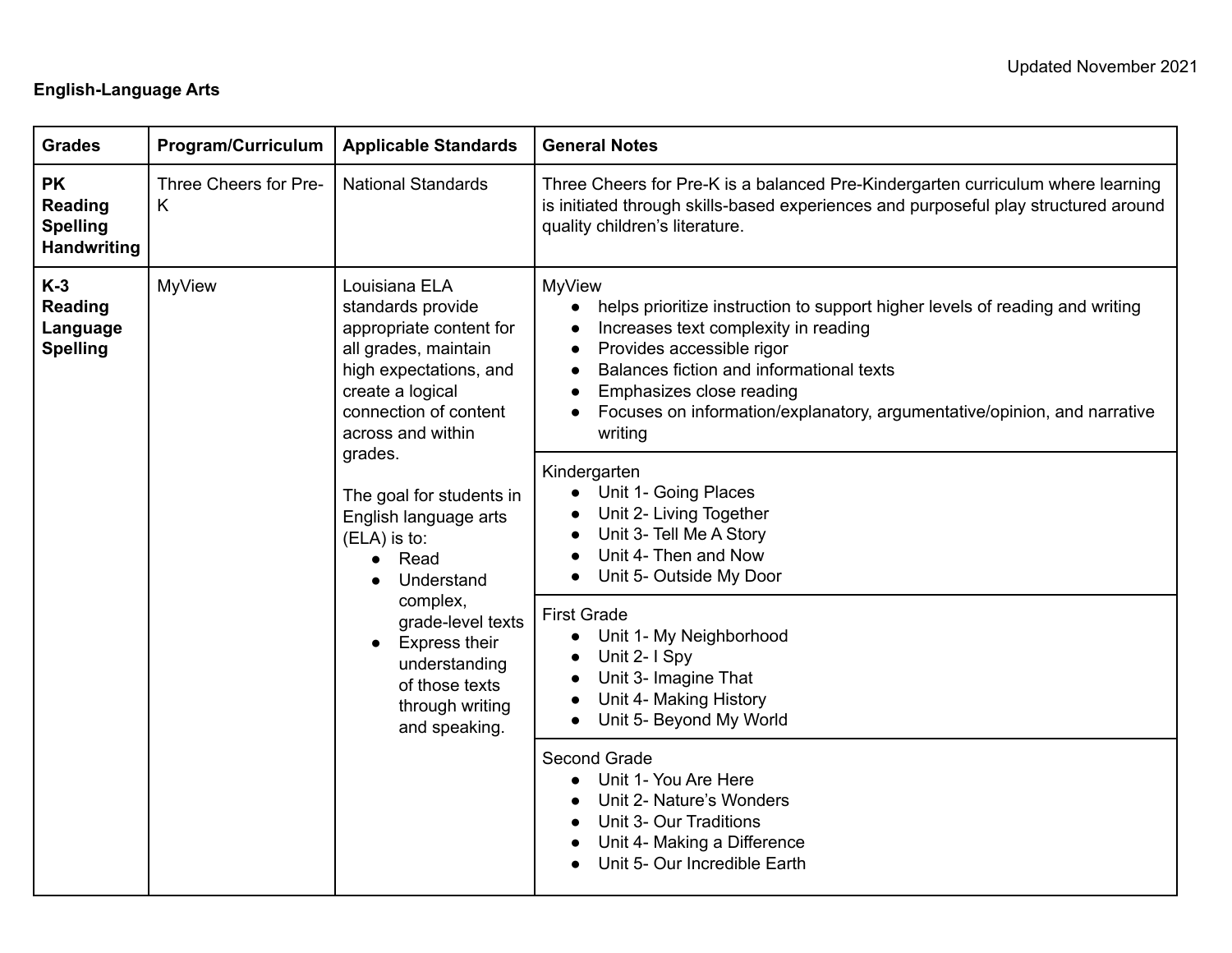| $4 - 8$<br><b>Reading</b>           | Wit & Wisdom                                | Three guiding principles of Wit & Wisdom are:<br>• Books not Basals: Teachers and students alike relate to the high quality,<br>award-winning texts. Each module has an overriding essential question;<br>subsequent lessons have specific focusing questions.<br>Integrated not Isolated - Students develop skills in the four key areas of<br>$\bullet$<br>reading, writing, listening and speaking based on the topic of the unit and<br>within the core texts<br>Knowledge Building - Every module in each grade focuses on a topic while<br>$\bullet$<br>building background knowledge, vocabulary, and other essential literacy<br>skills. |
|-------------------------------------|---------------------------------------------|--------------------------------------------------------------------------------------------------------------------------------------------------------------------------------------------------------------------------------------------------------------------------------------------------------------------------------------------------------------------------------------------------------------------------------------------------------------------------------------------------------------------------------------------------------------------------------------------------------------------------------------------------|
| $K-4$<br>Handwriting                | <b>Writing Our Catholic</b><br>Faith        | Practice begins in PK<br>Grades 2-4 receive an academic grade                                                                                                                                                                                                                                                                                                                                                                                                                                                                                                                                                                                    |
| Writing<br>4-8                      | IEW: Institute for<br>Excellence in Writing | Use of Title II funds for implementation<br>Scripted<br>Versatile in line with reading curriculums/novels                                                                                                                                                                                                                                                                                                                                                                                                                                                                                                                                        |
| Fix It<br><b>Grammar</b><br>$4 - 8$ | IEW: Institute for<br>Excellence in Writing | <i>Fix It!</i> encourages students to immediately apply new grammar knowledge in<br>context, aiding in the transfer of grammar skills into their own writing.                                                                                                                                                                                                                                                                                                                                                                                                                                                                                    |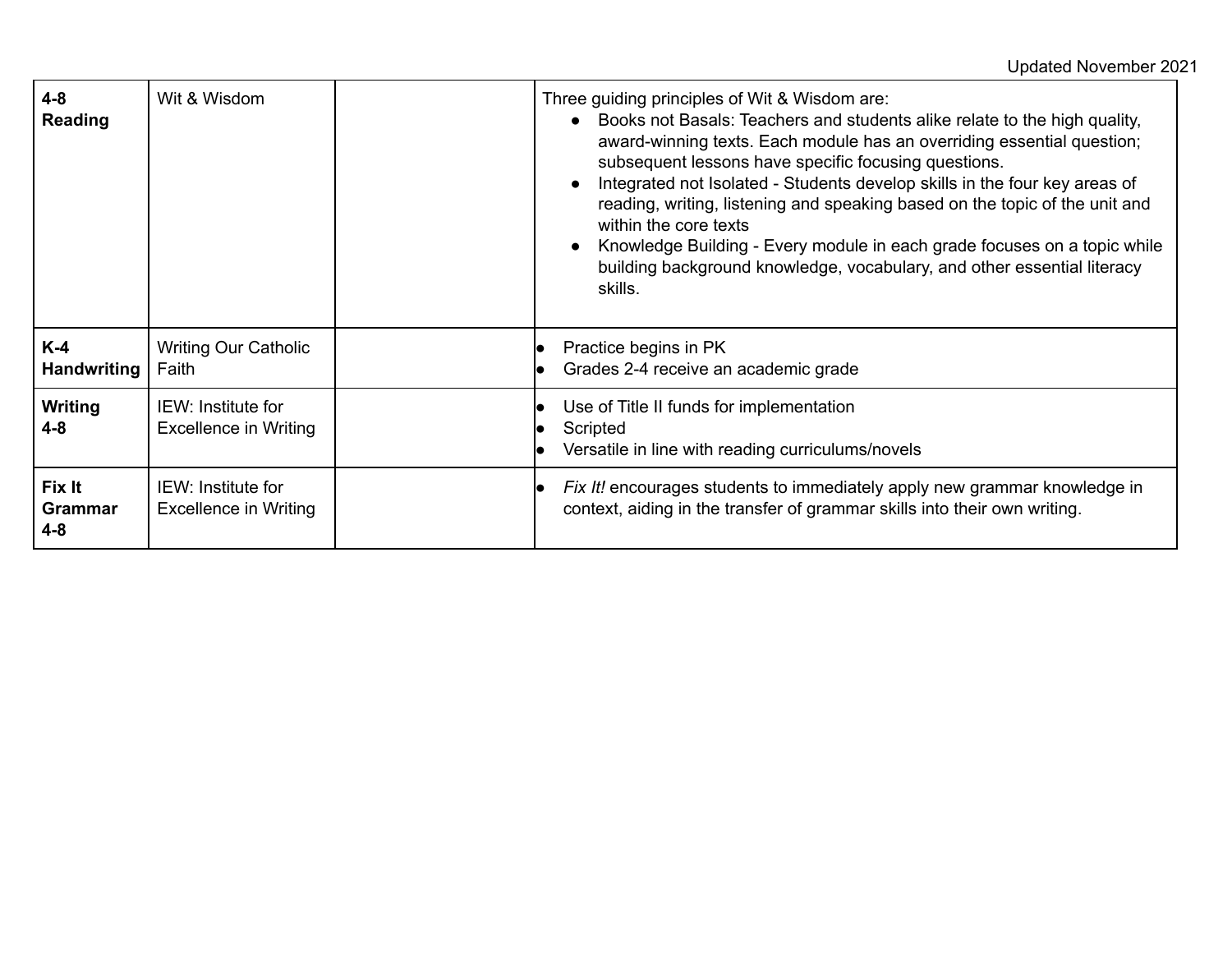### **Social Studies**

| <b>Grades</b>    | Program/Curriculum                                        | <b>Applicable Standards</b> | <b>General Notes</b>                                                                                                                                                                                                                                                                                                                                                                                           |
|------------------|-----------------------------------------------------------|-----------------------------|----------------------------------------------------------------------------------------------------------------------------------------------------------------------------------------------------------------------------------------------------------------------------------------------------------------------------------------------------------------------------------------------------------------|
| <b>PK</b>        | Integrated into ELA,<br>Math, & Religion<br>content       |                             | Thematic units related to seasons and holidays<br>lo<br>Scholastic Magazine - My Big World<br>Tiffy the Tooth<br>Harvey the Rabbit<br>Mardi Gras<br>lo<br>Chickens<br>100th Day<br>Applicable Field Studies incorporated<br><b>Community Trick or Treat downtown</b><br>$\circ$<br>Community Helpers (fire station)<br>$\circ$<br>Tools of the Trade (show and tell about parent's job)<br><b>Star Student</b> |
| K                | Integrated into ELA,<br>Math, & Religion<br>content       |                             | Thematic units related to seasons and holidays<br>lo<br>Scholastic Magazine - Let's Find Out<br>Tiffy the Tooth<br>Harvey the Rabbit<br>• Applicable Field Studies incorporated<br>Community Trick or Treat downtown<br>$\circ$<br>Community Helpers (fire station)<br>$\circ$<br><b>VIP Student</b>                                                                                                           |
| 1                | Integrated into ELA,<br>Math, & Religion<br>content       |                             | Community<br>Environment<br>Economy<br>Maps<br>lo                                                                                                                                                                                                                                                                                                                                                              |
| $\boldsymbol{2}$ | Integrated into<br>Reading (Themes of<br>Reading stories) |                             | <b>Presidents Project</b><br><b>Saints Presentation</b><br><b>Thanksgiving Feasts</b><br>Field Study to Evangeline                                                                                                                                                                                                                                                                                             |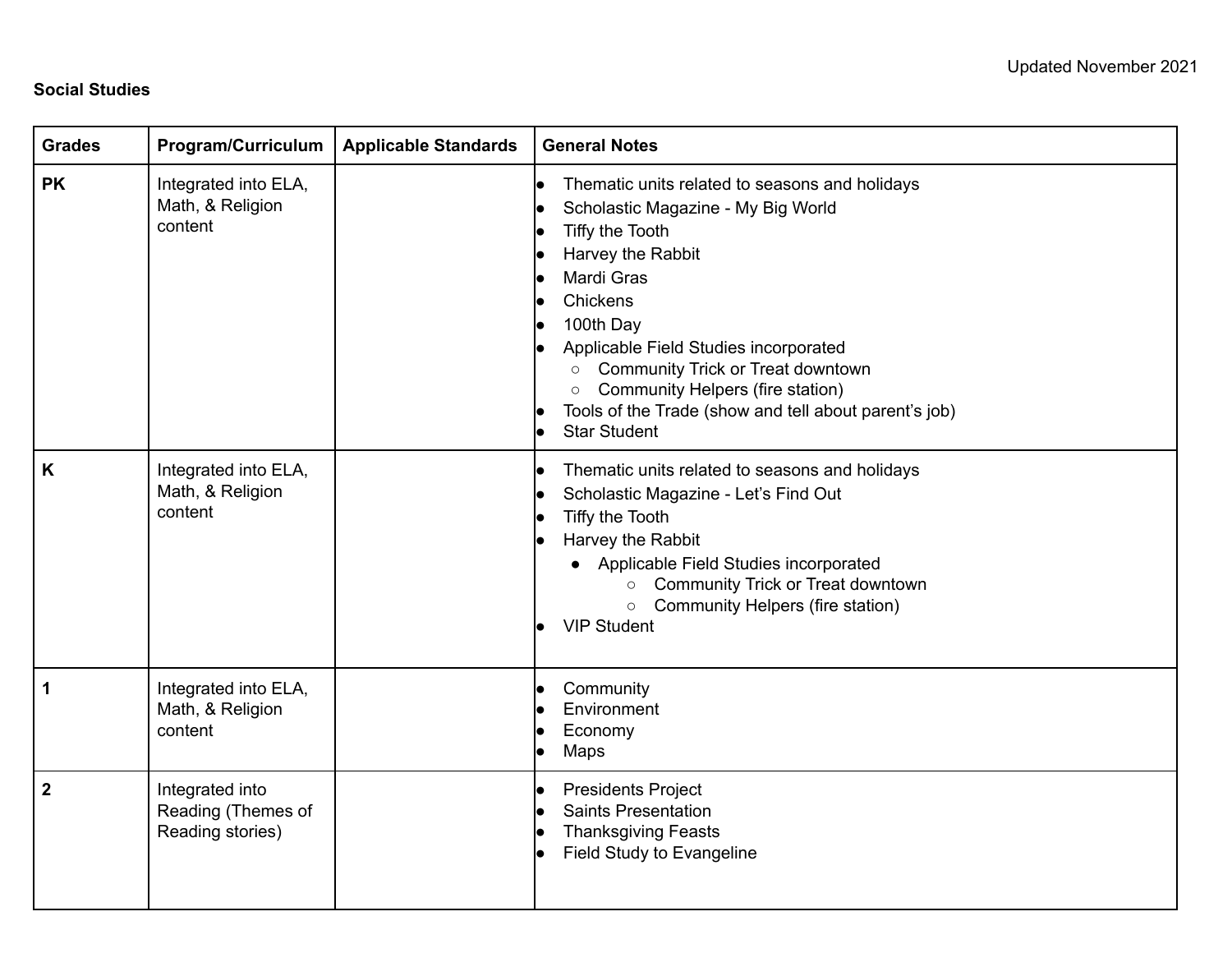| 3 | Social Studies is<br>rotated with Science | Louisiana State<br><b>Standards</b>                  | <b>Units Covered</b><br>Louisiana Today: What makes Louisiana unique?<br>State of Louisiana: How did becoming part of the United States alter<br>Louisiana while preserving unique elements of its rich heritage?<br>Louisiana's Economy: How has Louisiana changed while preserving<br>unique elements of its rich heritage?                                                                                                                                                                                                                                                                                                                                                   |
|---|-------------------------------------------|------------------------------------------------------|---------------------------------------------------------------------------------------------------------------------------------------------------------------------------------------------------------------------------------------------------------------------------------------------------------------------------------------------------------------------------------------------------------------------------------------------------------------------------------------------------------------------------------------------------------------------------------------------------------------------------------------------------------------------------------|
| 4 |                                           |                                                      | Explain the origins and evolution of American government<br>Explain how technological innovations in communication, education,<br>transportation, and manufacturing processes have impacted migration,<br>settlement, economic development, and social values<br>Explore basic economic terminology and the factors that impact economic<br>decisions<br>Causes and effects of the American Revolution<br>Map and Globe Skills<br>$\bullet$<br>In addition to standards covered, students are engaged daily in current events<br>and P.E.G.S. discussions. (analyzing the news and determining the<br>significance of political, economic, geographical and social influences.) |
| 5 |                                           |                                                      | · Pre-Columbian Civilizations (Age of Exploration to 1763)<br>• New world development during the Age of Exploration<br>• Growth of the Thirteen Colonies<br>• Map and Globe Skills<br>• In addition to standards covered, students are engaged daily in current events<br>and P.E.G.S. discussions. (analyzing the news and determining the significance<br>of political, economic, geographical and social influences.)                                                                                                                                                                                                                                                        |
| 6 |                                           | Louisiana State<br>Standards<br><b>World History</b> | Applied to the major civilizations i.e. Mesopotamia, China, Egypt, Rome, Greece,<br>India and Western Civilizations.<br><b>Standard 1: Historical Thinking Skills</b><br>Students use historical thinking skills to examine the ancient world and its<br>influence on the development of modern civilization.<br><b>Standard 2: Key Events, Ideas, and People</b><br>Students examine key historical events, ideas, and people that contributed<br>to the growth of civilization from ancient times through the Middle Ages and<br>led to the development of the modern world.                                                                                                  |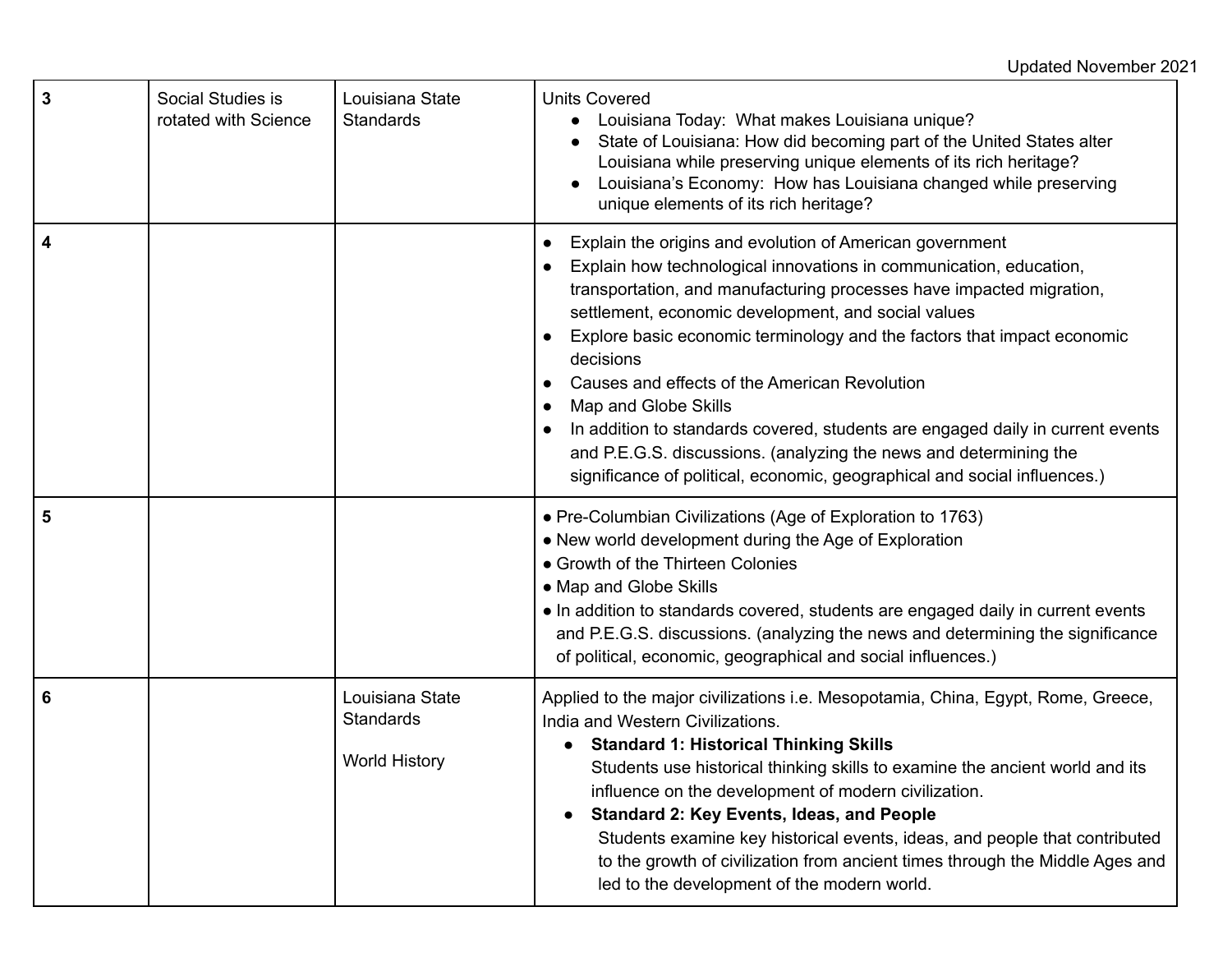| 6 continued    |                                                                | <b>Standard 3: Geography Skills</b><br>Students examine the major physical and political features that influenced<br>world history using maps, charts, graphs, and tools of technology.<br><b>Standard 4: Culture and Environment</b><br>Students identify and analyze the influence of the environment on<br>migration, cultural diffusion, and human settlement in world history.<br><b>Standard 5: Government: Foundation and Structure</b><br>Students examine the influence of the structure, function, and origin of<br>democracy.<br><b>Standard 6: Resources and Interdependence</b><br>Students explain how resources and interdependence influenced economic<br>growth in the ancient world.                                                                                                                                                                                                                                                                                                                                                                                                                                                              |
|----------------|----------------------------------------------------------------|---------------------------------------------------------------------------------------------------------------------------------------------------------------------------------------------------------------------------------------------------------------------------------------------------------------------------------------------------------------------------------------------------------------------------------------------------------------------------------------------------------------------------------------------------------------------------------------------------------------------------------------------------------------------------------------------------------------------------------------------------------------------------------------------------------------------------------------------------------------------------------------------------------------------------------------------------------------------------------------------------------------------------------------------------------------------------------------------------------------------------------------------------------------------|
| $\overline{7}$ | Louisiana State<br><b>Standards</b><br><b>American History</b> | Applied to textbook resources from the American Revolution to Civil<br>War/Reconstruction.<br>• Standard 1: Historical Thinking Skills<br>Students use information and concepts to interpret, analyze, and draw<br>conclusions about United States history from 1763-1877.<br><b>Standard 2: Revolution and the New Nation</b><br>Students analyze the impact of key events, ideas, and people on the<br>economic, political, and social development of the United States from<br>1763-1800.<br><b>Standard 3: The Expanding Nation</b><br>$\bullet$<br>Students analyze the impact of key events, ideas, and people on the<br>economic, political, and social development of the United States from<br>1800-1850.<br><b>Standard 4: War and Reconstruction</b><br>Students analyze key people, events, and ideas which led to the Civil War<br>and Reconstruction.<br><b>Standard 5: Geography Skills</b><br>Students analyze physical and political geography that influenced the<br>growth of the United States from 1763–1877 using maps, charts, graphs,<br>databases, and other technological tools.<br><b>Standard 6: Immigration and Cultural Diversity</b> |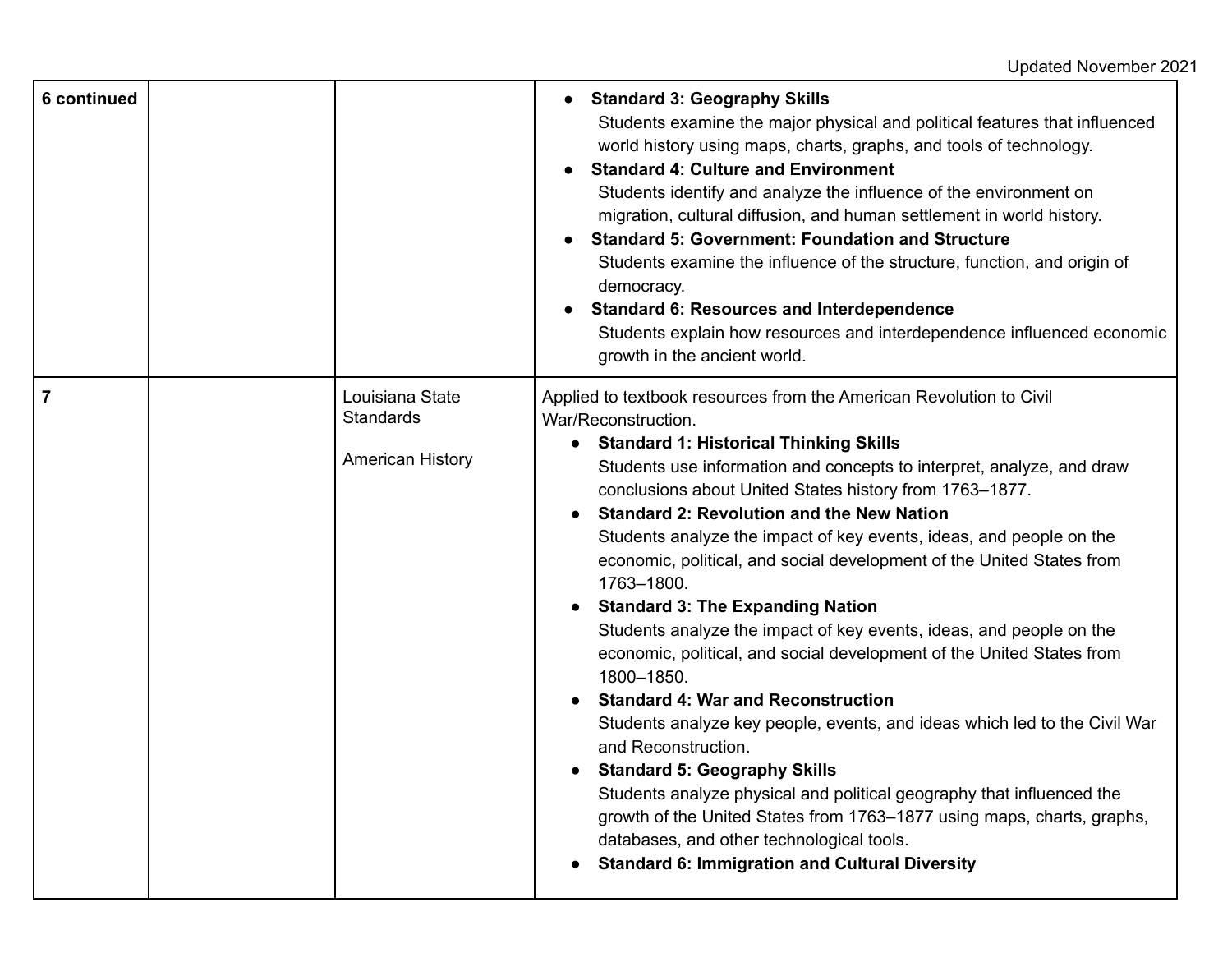| 7 continued |                                                   | Students examine patterns of migration, immigration, and land use that<br>influenced the cultural development of the United States from 1763-1877.<br><b>Standard 7: Environment</b><br>Students identify and describe how physical environments influenced the<br>economic, political, and cultural development of the United States from<br>1763-1877.<br><b>Standard 8: Government: Purposes, Foundation, and Structure</b><br>Students understand the purposes, foundation, and structure of the United<br>States government.<br><b>Standard 9: Global Awareness</b><br>Students develop an understanding of United States foreign policy from<br>1763–1877 by evaluating the influence of key historic events, people, and<br>ideas.<br><b>Standard 10: Civic Literacy</b><br>Students examine the roles, rights, and responsibilities of citizenship in<br>order to develop civic literacy.<br>Standard 11: Resources, Interdependence, and Decision-Making<br>Students examine the development and interdependence of the United<br>States economy from 1763-1877. |
|-------------|---------------------------------------------------|---------------------------------------------------------------------------------------------------------------------------------------------------------------------------------------------------------------------------------------------------------------------------------------------------------------------------------------------------------------------------------------------------------------------------------------------------------------------------------------------------------------------------------------------------------------------------------------------------------------------------------------------------------------------------------------------------------------------------------------------------------------------------------------------------------------------------------------------------------------------------------------------------------------------------------------------------------------------------------------------------------------------------------------------------------------------------|
| 8           | Louisiana State<br>Standards<br>Louisiana History | Textbook resources from Louisiana Indians to the Huey P. Long Era.<br>• Standard 1 - Historical Thinking Skills<br>Students use information and concepts to analyze, interpret, and draw<br>conclusions from historical events.<br>Standard 2 - Key Events, Ideas and People<br>Students analyze how the contributions of key events, ideas, and people<br>influenced the development of modern Louisiana<br><b>Standard 3 - Geography Skills</b><br>Students develop spatial understanding through the study of location,<br>distance, direction, pattern, shape, and arrangement.<br><b>Standard 4 - Culture</b><br>Students analyze the relationships between cultural groups and physical<br>features of Louisiana.<br><b>Standard 5 - Environment</b>                                                                                                                                                                                                                                                                                                                |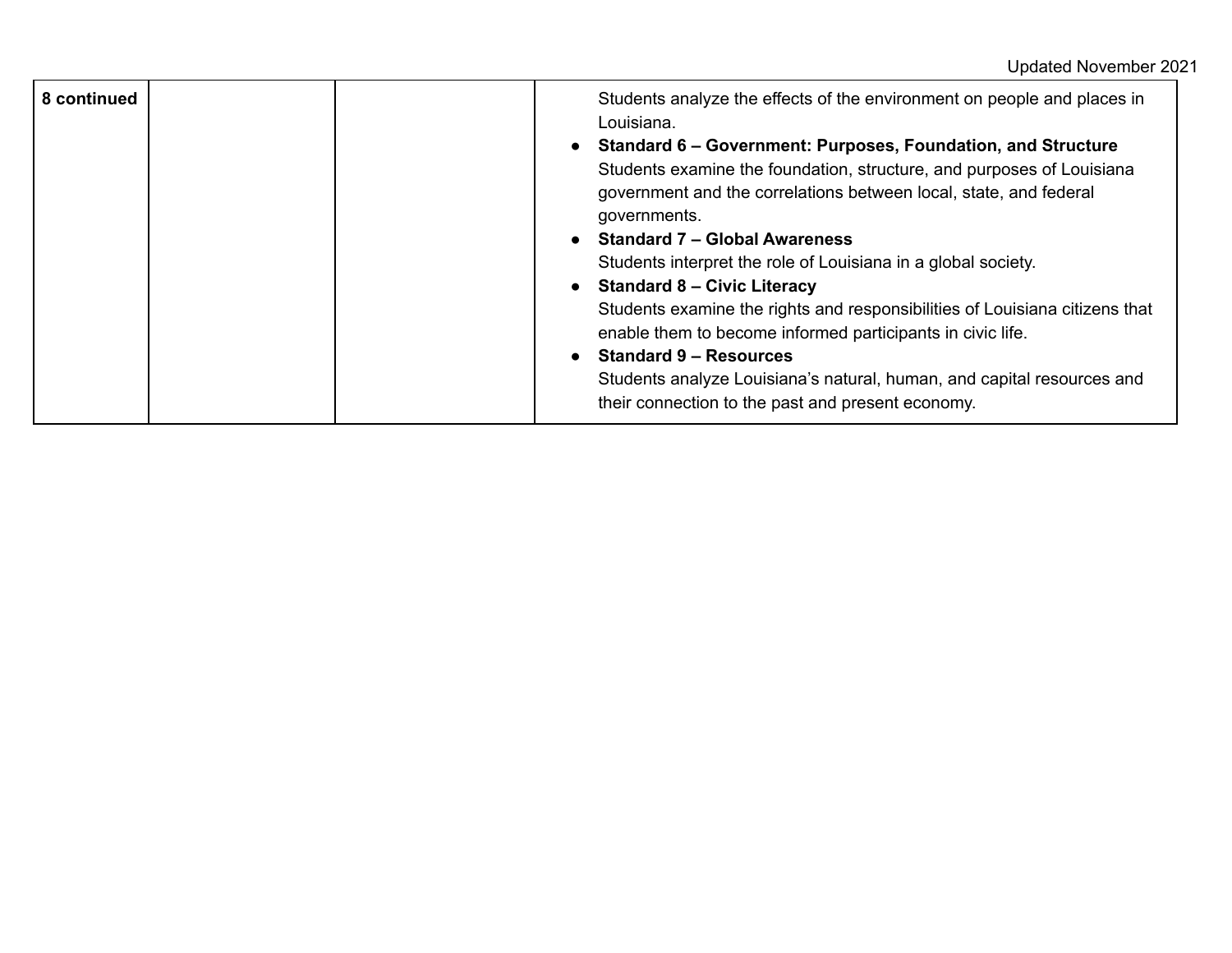#### **Science**

| <b>Grades</b>  | <b>Program/Curriculum</b>                                                                                                                          | <b>Applicable Standards</b>                             | <b>General Notes</b>                                                                                                                                                                                                             |
|----------------|----------------------------------------------------------------------------------------------------------------------------------------------------|---------------------------------------------------------|----------------------------------------------------------------------------------------------------------------------------------------------------------------------------------------------------------------------------------|
| <b>PK</b>      | Incorporated through<br>other content areas<br>Use selected lessons<br>of Generation Genius                                                        |                                                         | Applicable Field Studies incorporated, i.e. Pumpkin Patch for the study of plant<br>growth, nutrition, etc<br>Life Cycle of:<br><b>Butterflies</b><br>$\bullet$<br>Plants<br>Pumpkins<br>Egg<br>$\bullet$                        |
| K              | Integrated into ELA,<br>Math, & Religion<br>content<br>Use selected lessons<br>of Generation Genius                                                |                                                         | Thematic units related to seasons and holidays<br>Scholastic Science Spin mini-lessons                                                                                                                                           |
| 1              | Integrated into ELA,<br>Math, & Religion<br>content<br>Use selected lessons<br>of Generation Genius<br>Use Scholastic Science<br>Spin mini-lessons |                                                         | Physical Science: Light and Sound Waves<br>Engineering/Technology/Application: Engineering Design<br>Life Sciences: Structure, Function, and Information Processing<br>Earth & Space Science: Space Systems: Patterns and Cycles |
| $\overline{2}$ | Integrated into ELA,<br>Math, & Religion<br>content<br><b>Generation Genius</b>                                                                    |                                                         | <b>STEM</b> activities<br>Topic of the week                                                                                                                                                                                      |
| 3              | <b>Generation Genius</b><br>Incorporation of NGSS                                                                                                  | <b>ELA Standards</b><br><b>NGSS</b><br>(Next Generation | Provides a hands-on/interactive approach to learning science<br>We will know the results better after these students are in 4th grade with the<br><b>Science Dimensions Program</b>                                              |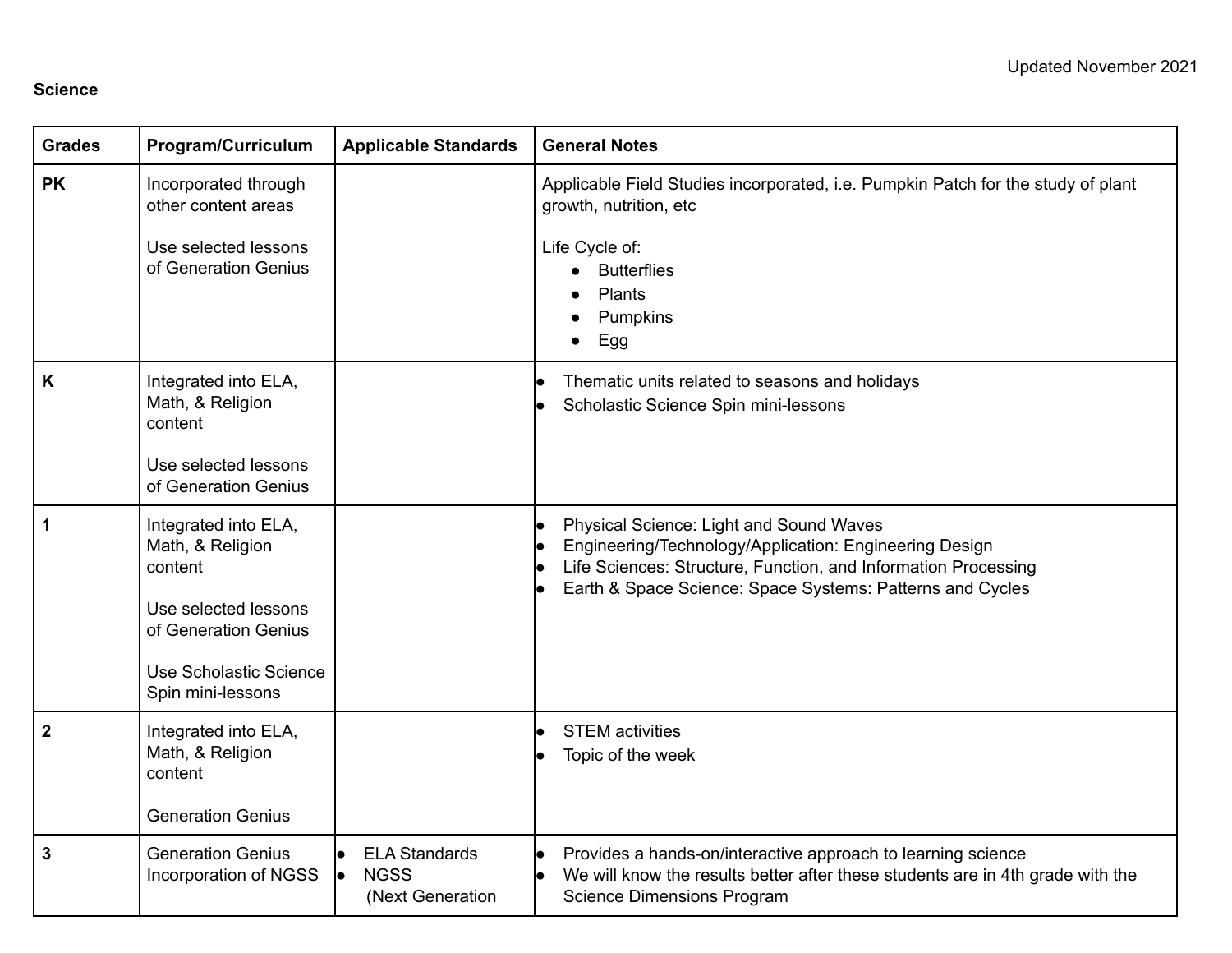| 3<br>continued | Science is rotated with<br><b>Social Studies</b>                                                            | Science Standards)                                    | Prompts students to ask questions<br>le.<br>Combines short, engaging videos with class and peer discussions<br>A wide range of topics<br>"Kids engage in inquiry and experimentation as they puzzle through scientific<br>phenomena."*<br>"These powerful science units capitalize on elementary school students' natural<br>curiosity."*<br>*Source - Common Sense Media<br><b>Mystery Units</b><br><b>Animals Through Time</b><br>Mystery- (1) Where can you find whales in a desert?, (2) How do we know<br>what dinosaurs looked like?, (3) Can you outrun a dinosaur?, (4) What<br>kinds of animals might there be in the future?, (5) Can selection happen<br>without people?, (6) Why do dogs wag their tails?, (7) What's the best way<br>to get rid of mosquitos?, (8) How long can people (and animals) survive in<br>outer space?<br><b>Power of Flowers</b><br>Mystery- (1) Why do plants grow flowers?, (2) Why do plants give us fruit?,<br>(3) Why are some apples red and some green?, (4) How could you make<br>the biggest fruit in the world?<br><b>Stormy Skies</b><br>Mystery- (1) Where do clouds come from?, (2) How can we predict when<br>it's going to storm?, (3) Why are some places always hot?, (4) How can<br>you keep a house from blowing away in a windstorm?<br><b>Invisible Forces</b><br>Mystery- (1) How could you win a tug0of0war against a bunch of adults?,<br>(2) What makes bridges so strong?, (3) How can you go faster down a<br>slide?, (4) What can magnets do?, (5) How could you unlock a door using a<br>magnet? |
|----------------|-------------------------------------------------------------------------------------------------------------|-------------------------------------------------------|----------------------------------------------------------------------------------------------------------------------------------------------------------------------------------------------------------------------------------------------------------------------------------------------------------------------------------------------------------------------------------------------------------------------------------------------------------------------------------------------------------------------------------------------------------------------------------------------------------------------------------------------------------------------------------------------------------------------------------------------------------------------------------------------------------------------------------------------------------------------------------------------------------------------------------------------------------------------------------------------------------------------------------------------------------------------------------------------------------------------------------------------------------------------------------------------------------------------------------------------------------------------------------------------------------------------------------------------------------------------------------------------------------------------------------------------------------------------------------------------------------------------------------------------------------------------|
| $4 - 8$        | <b>Science Dimensions</b><br>(Houghton Mifflin<br>Harcourt)<br>Use selected lessons<br>of Generation Genius | <b>NGSS</b><br>(Next Generation<br>Science Standards) | Grades 4-5: use 5 E model - parallels Go Math.<br>5 Es: Engage, Explore, Explain, Elaborate, & Evaluate<br>$\bullet$<br>Grades 6-8: integrated; meaning each grade level learns a variety of content<br>lo.<br>as opposed to all physical in grade 6, all life science in grade 7, and all earth in<br>grade 8<br>Overall Program Philosophy:<br>Integrate the Three Dimensions Science Learning<br>$\circ$<br><b>Science and Engineering Practices</b>                                                                                                                                                                                                                                                                                                                                                                                                                                                                                                                                                                                                                                                                                                                                                                                                                                                                                                                                                                                                                                                                                                              |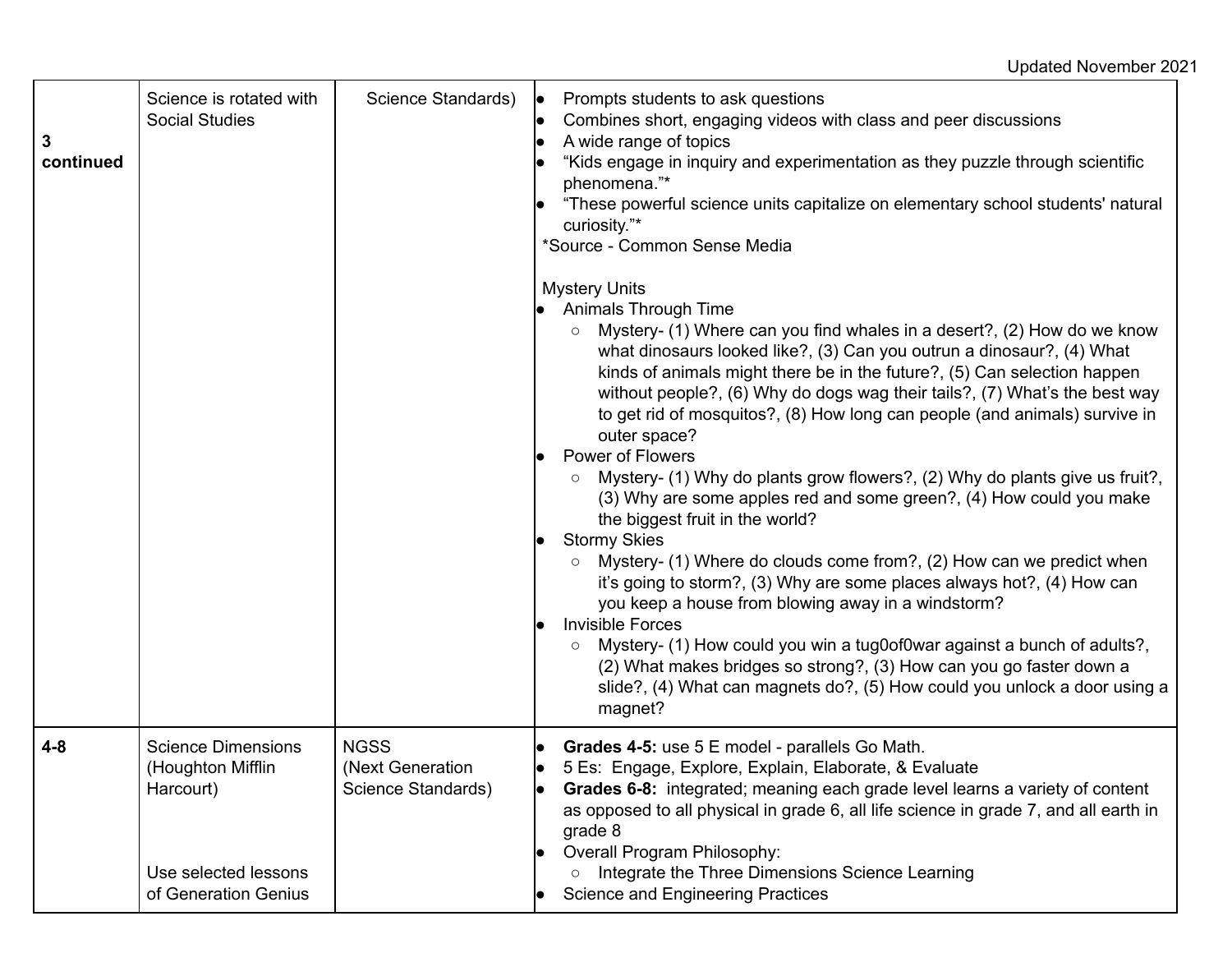| $4 - 8$<br>continued |  | <b>Disciplinary Core Ideas</b><br><b>Crosscutting Concepts</b><br>Investigation-driven activities and labs<br>$\circ$<br>As opposed to worksheets, students will engage in writing journals, reports,<br>$\circ$<br>posters, and media presentations<br>As opposed to rote memorization, students use facts and terminology<br>learned as needed while developing explanations and designing solutions<br>supported by evidence-based arguments and reasoning<br>Instead of teachers giving every step, students are given the resources to<br>design a plan, test a plan, make conclusions, etc<br>Moving forward<br>We are using evidence-based notebooks, forming own questions and<br>conjectures prior to learning and revisiting at the end to confirm, reject, or<br>edit original thinking<br>Most labs are virtual<br>$\circ$<br>Funding available to make labs more interactive and hands-on - moving<br>$\circ$<br>these directions given stability of a teacher with experience with this<br>program |
|----------------------|--|------------------------------------------------------------------------------------------------------------------------------------------------------------------------------------------------------------------------------------------------------------------------------------------------------------------------------------------------------------------------------------------------------------------------------------------------------------------------------------------------------------------------------------------------------------------------------------------------------------------------------------------------------------------------------------------------------------------------------------------------------------------------------------------------------------------------------------------------------------------------------------------------------------------------------------------------------------------------------------------------------------------|
|----------------------|--|------------------------------------------------------------------------------------------------------------------------------------------------------------------------------------------------------------------------------------------------------------------------------------------------------------------------------------------------------------------------------------------------------------------------------------------------------------------------------------------------------------------------------------------------------------------------------------------------------------------------------------------------------------------------------------------------------------------------------------------------------------------------------------------------------------------------------------------------------------------------------------------------------------------------------------------------------------------------------------------------------------------|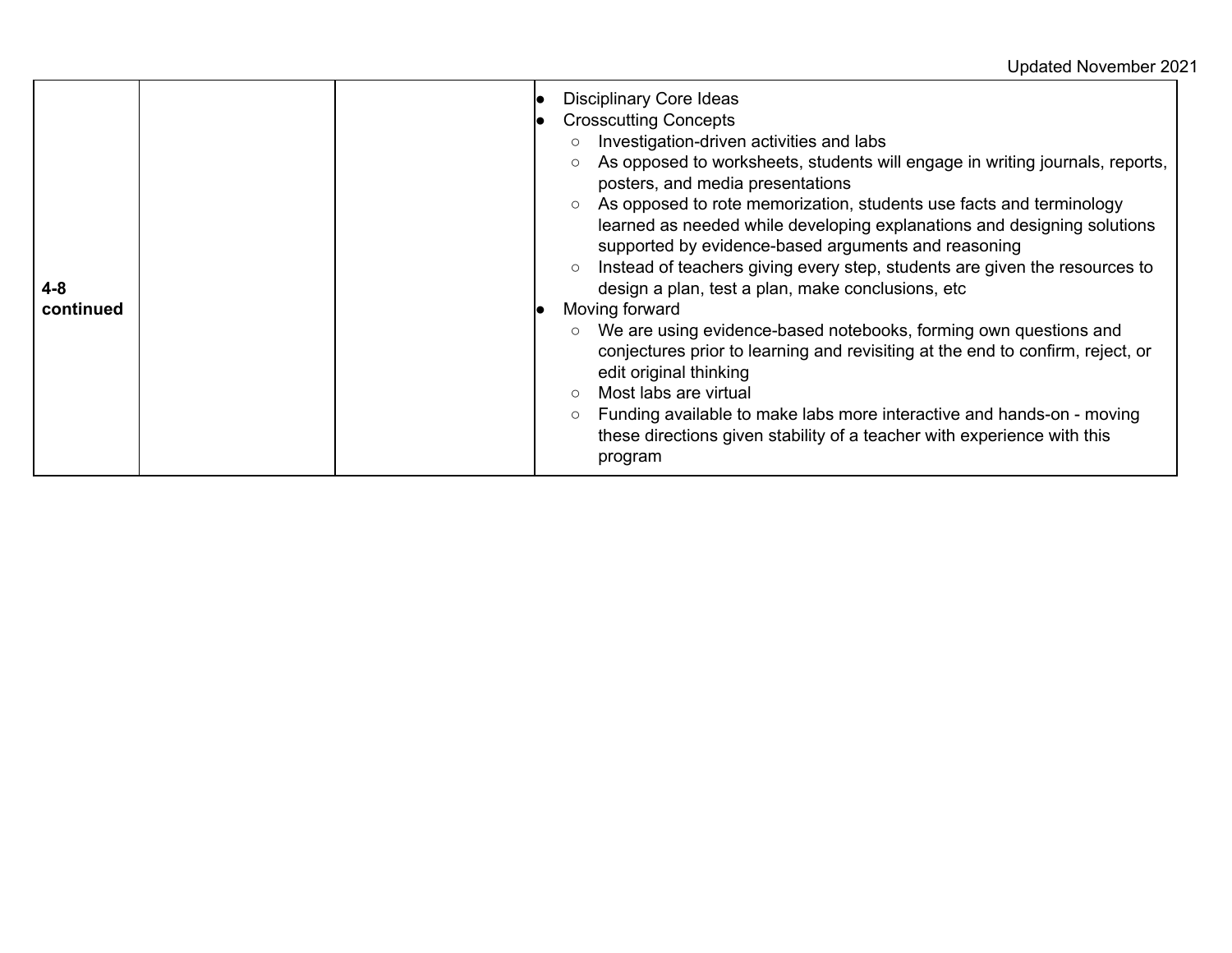# **Theology**

| <b>Grades</b> | <b>Program/Curriculum</b>  | <b>Prayers Learned</b>                         | <b>General Notes</b>                                                                                                                                                                                                                                                                                                                                                                                                                                                                                                                                                                                                             |
|---------------|----------------------------|------------------------------------------------|----------------------------------------------------------------------------------------------------------------------------------------------------------------------------------------------------------------------------------------------------------------------------------------------------------------------------------------------------------------------------------------------------------------------------------------------------------------------------------------------------------------------------------------------------------------------------------------------------------------------------------|
| <b>PK-8</b>   | <b>Virtues in Practice</b> |                                                | Daily Prayer<br><b>Weekly Mass</b><br>First & Third Friday Rosary<br><b>First Thursday Adoration</b><br><b>Studying the Saints</b><br>Blessing of the Pets, Blessing of the Tombs, Blessing of the<br><b>Throats</b><br>St. Joseph's Altar Presentation<br>The Way of the Cross<br><b>Community Service Projects</b><br><b>Yearly Retreats</b><br>The Virtues in Practice Program focuses on the same virtue<br>school-wide for a month at a time. It covers 27 virtues over a<br>three-year cycle, with 81 saints held as models of the virtues.<br>The years focus on the Year of Faith, Year of Hope, and Year of<br>Charity. |
| <b>PK</b>     | <b>Discovering God</b>     | Sign of the Cross<br><b>Grace before Meals</b> | <b>Thanksgiving Mass</b><br>May Crowning of Mary<br>Service Project (Collecting Pajamas)                                                                                                                                                                                                                                                                                                                                                                                                                                                                                                                                         |
| $K-6$         | Christ in Us (Sadlier)     |                                                | Christ In Us is built on the four pillars of the Catechism of the<br>Catholic Church (creed, sacraments, morality, and prayer) rooted<br>in Tradition and Scripture. Students encounter Christ,<br>accompany one another in faith, and live as missionary disciples<br>in the world.<br>Unit 1- How do we know God?<br>$\bullet$<br>Unit 2- How do we celebrate what we believe?<br>Unit 3- How do we live what we believe?<br>Unit 4- How do we become what we believe?<br>Unit 5- why and how do we celebrate the Church year?                                                                                                 |
| K             |                            | Glory Be to the Father                         | Use Handwriting to supplement<br>Use saints from seasons and the liturgical calendar to enrich                                                                                                                                                                                                                                                                                                                                                                                                                                                                                                                                   |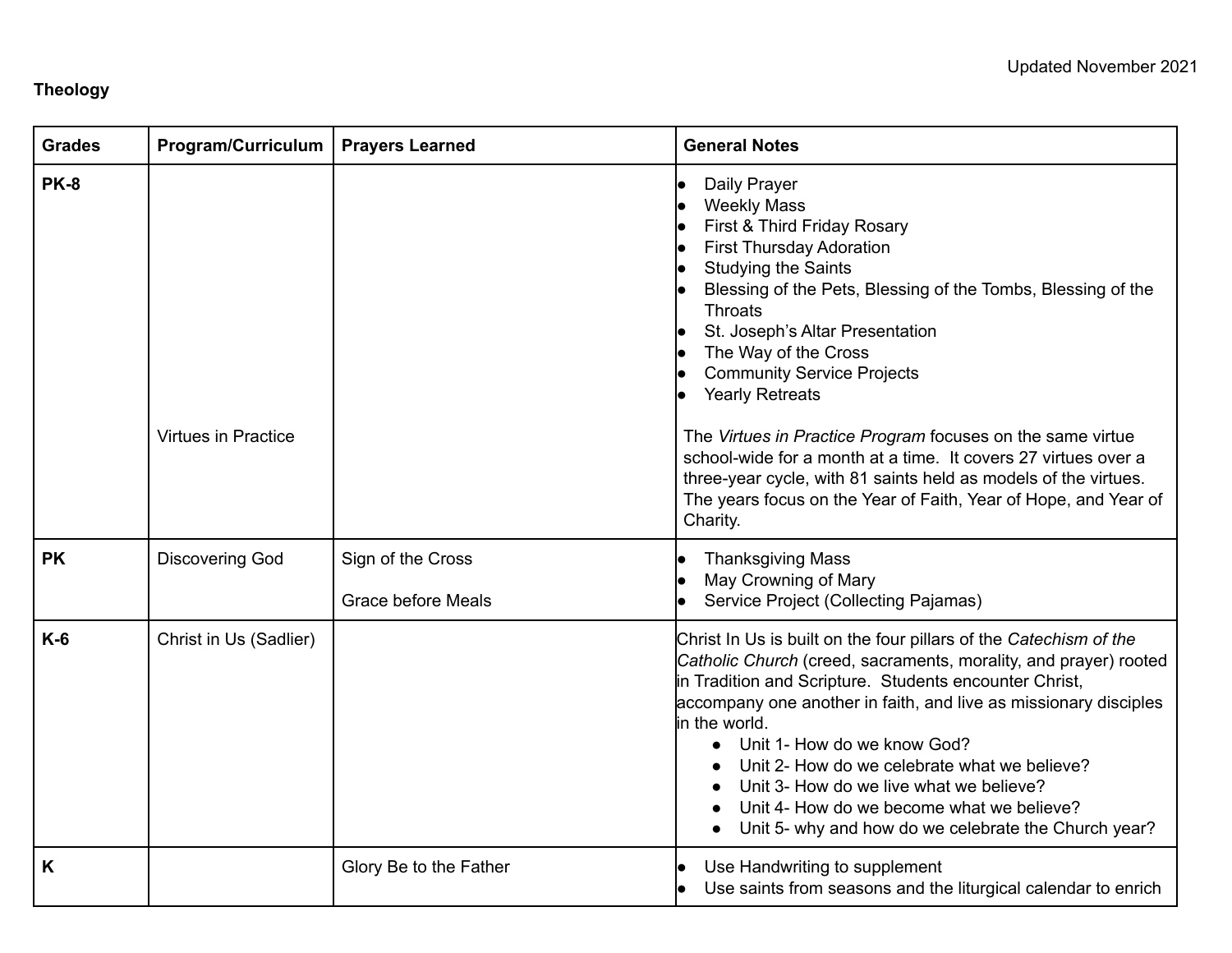# Updated November 2021

|             |                      | <b>Grace before Meals</b>                                                                                                                                                                                                 | One Class Mass (Participants)<br>Candlelight Ceremony with 8th-grade buddies |
|-------------|----------------------|---------------------------------------------------------------------------------------------------------------------------------------------------------------------------------------------------------------------------|------------------------------------------------------------------------------|
| 1           |                      | Sign of the Cross<br>The Lord's Prayer<br>Hail Mary<br>Glory Be<br><b>Grace before Meals</b>                                                                                                                              | Two Class Masses (Participants)                                              |
| $\mathbf 2$ |                      | All prayers in previous grades<br>Angel of God Prayer<br>Mass responses<br><b>Act of Contrition</b><br>Two Main Parts of the Mass<br>Two Main Parts of the Bible<br>Sacraments of Penance and Eucharist                   | <b>Communion Mass</b><br>Two Class Mass (Participants)                       |
| 3           |                      | All prayers in previous grades<br><b>Trinity</b><br>Apostles' Creed<br><b>Great Commandment</b><br><b>Ten Commandments</b><br>Locate Bible passages by book, chapter,<br>and verse<br>Introduction of the Liturgical Year | Two Class Masses (Participants)                                              |
| 4           |                      | All prayers in previous grades<br>Spiritual and Corporal Works of Mercy<br>Fruits of the Spirit<br>Hail, Holy Queen<br>How to Pray the Rosary                                                                             | Two Class Masses (Participants)                                              |
| 5           |                      | All prayers in previous grades<br>Sacraments<br>Gifts of the Holy Spirit<br>Order of the Mass<br>Prayer to the Holy Spirit<br><b>Eucharistic Adoration</b>                                                                | Two Class Masses (Participants)<br>Mass Choir                                |
| $6-8$       | Theology of the Body |                                                                                                                                                                                                                           |                                                                              |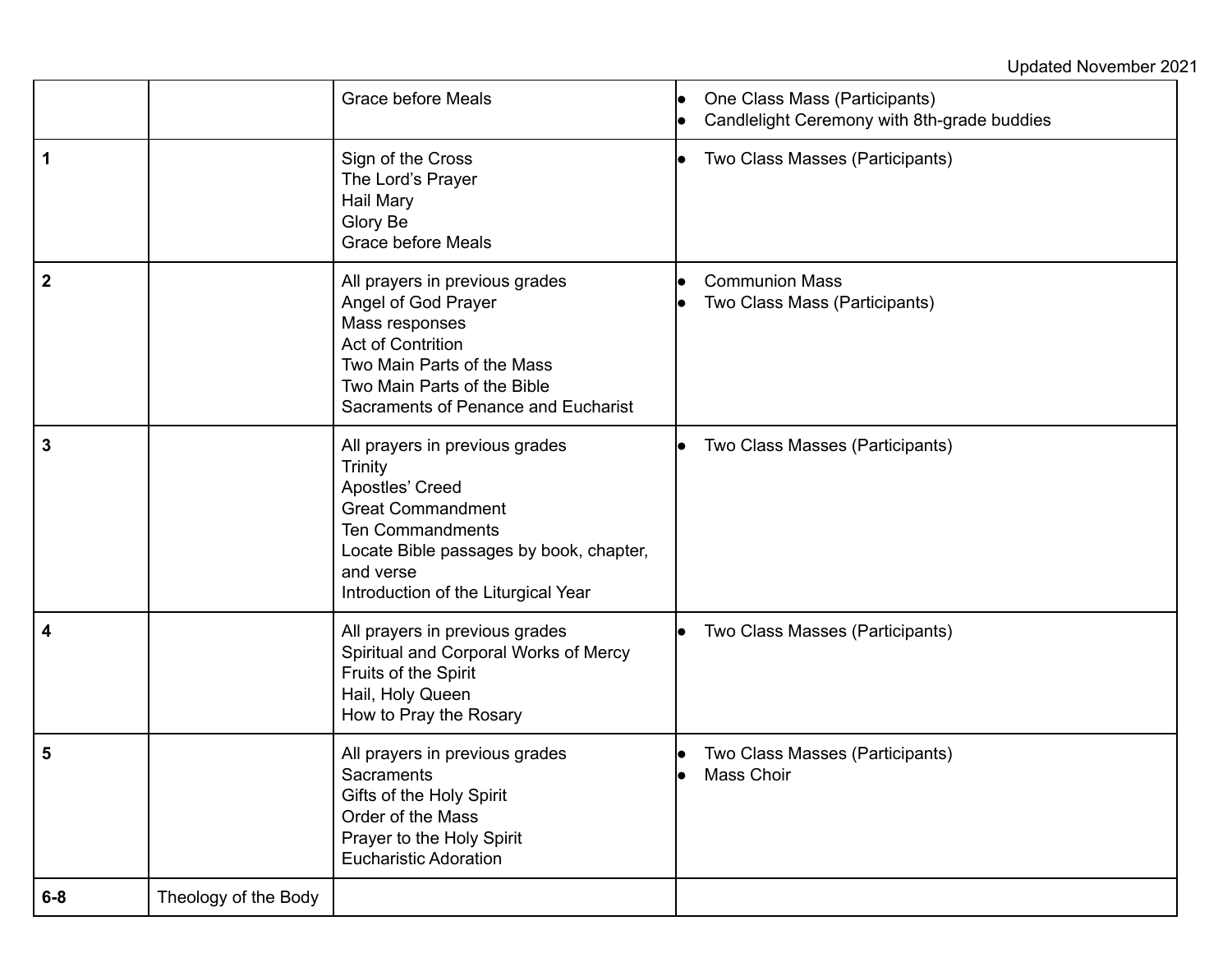# Updated November 2021

| 6 |                                                               | All prayers in previous grades<br>Holy Days of Obligations<br><b>Beatitudes</b><br>Nicene Creed<br><b>Old Testament Books</b>                                                                                              | Convocation<br>Two Class Masses (Participants)<br>Field Study- St. Joseph's Abbey<br>Passion Play (Participants)                |
|---|---------------------------------------------------------------|----------------------------------------------------------------------------------------------------------------------------------------------------------------------------------------------------------------------------|---------------------------------------------------------------------------------------------------------------------------------|
|   | We Live Our Faith-As<br>Disciples of Jesus<br>(Sadlier)       | All prayers in previous grades<br><b>Stations of the Cross</b><br>New Commandment<br><b>New Testament Books</b><br>Mysteries of the Rosary                                                                                 | Convocation<br>Two Class Masses (Participants)<br>Passion Play (Participants)                                                   |
| 8 | We Live Our Faith-As<br>Members of the<br>Church<br>(Sadlier) | All prayers in previous grades<br><b>Theological and Cardinal Virtues</b><br>Precepts of the Church<br>Days of Fasting and Abstinence<br>Sacraments (their scriptural foundations)<br>Ecumenism<br>Interreligious Dialogue | Convocation<br>Two Class Masses (Participants)<br>Passion Play (Participants)<br>Candlelight Ceremony with Kindergarten buddies |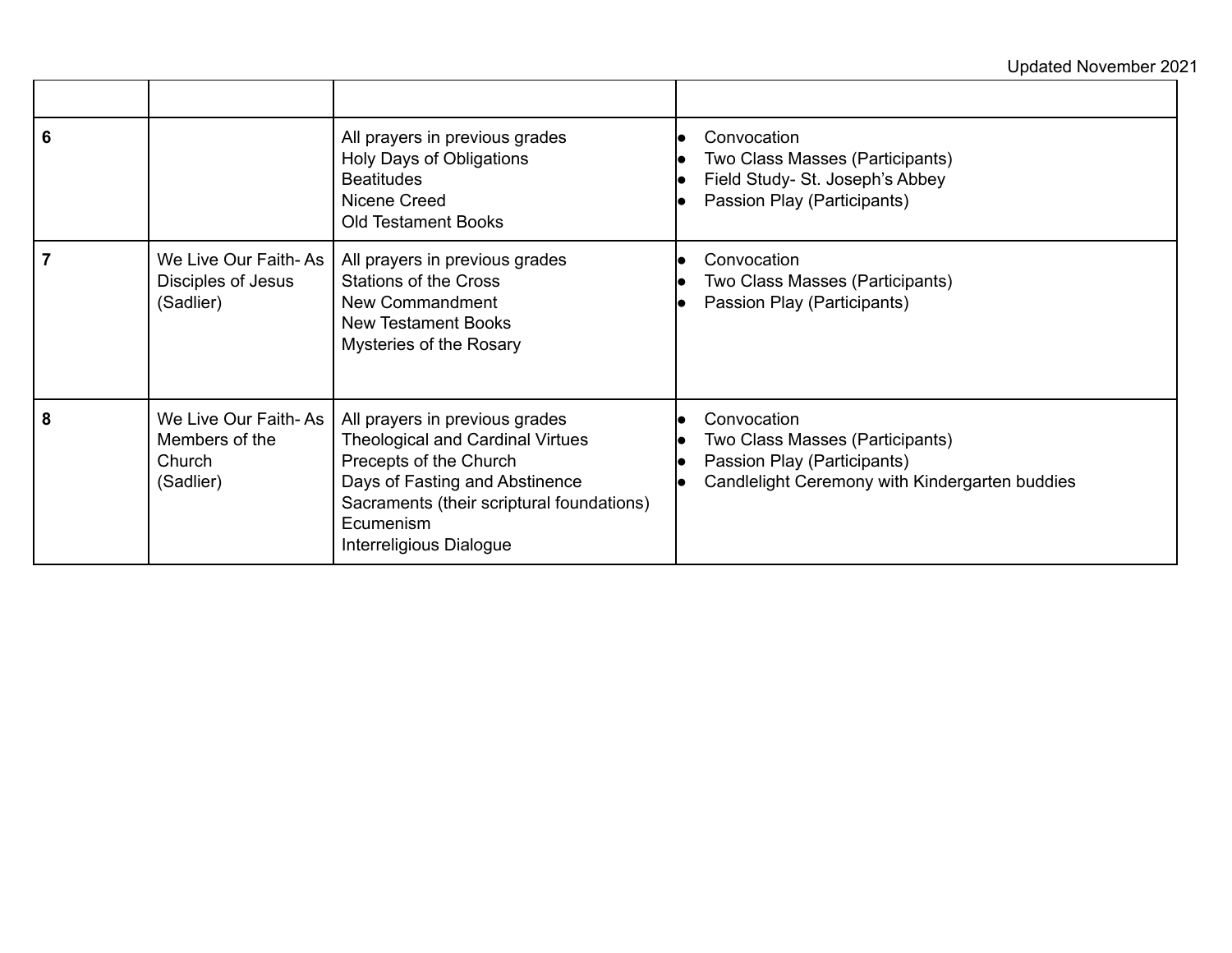### **Testing**

| <b>Grades</b>   | <b>Testing Program</b>               | <b>Notes</b>                                                                                                                                                                                                                                                                                                                                                                                                                                                                                                                                                                                                                                                                                                                                                             |
|-----------------|--------------------------------------|--------------------------------------------------------------------------------------------------------------------------------------------------------------------------------------------------------------------------------------------------------------------------------------------------------------------------------------------------------------------------------------------------------------------------------------------------------------------------------------------------------------------------------------------------------------------------------------------------------------------------------------------------------------------------------------------------------------------------------------------------------------------------|
| <b>PK</b>       | <b>Brigance Screener</b>             | The Brigance Screener uses observation, interviews, and child performance of skills to<br>pinpoint understanding in the domains tied to early development and school or<br>kindergarten readiness.                                                                                                                                                                                                                                                                                                                                                                                                                                                                                                                                                                       |
| PK-K            | <b>STAR Early Literacy</b>           | STAR Early Literacy measures early literacy providing reliable and valid data about<br>students' phonological awareness, phonics, word recognition, fluency (including<br>estimated oral reading fluency), and vocabulary.                                                                                                                                                                                                                                                                                                                                                                                                                                                                                                                                               |
| $K-2$           | iRead                                | Targeted lessons for phonological awareness, alphabet knowledge, phonics, decoding,<br>$\bullet$<br>word recognition, fluency, and morphological awareness.                                                                                                                                                                                                                                                                                                                                                                                                                                                                                                                                                                                                              |
| <b>STAR 1-8</b> | <b>STAR Reading</b>                  | STAR Reading is an assessment of reading comprehension and skills for independent<br>readers through grade 12. STAR Reading tracks development in five domains: Word<br>Knowledge and Skills, Comprehension Strategies and Constructing Meaning, Analyzing<br>Literary Text, Understanding Author's Craft, and Analyzing Argument and Evaluating Text.                                                                                                                                                                                                                                                                                                                                                                                                                   |
| $3 - 7$<br>8    | <b>ACT Aspire Testing</b><br>Pre-ACT | ACT Aspire is an assessment system that measures academic achievement in English,<br>Math, Reading, Science, and Writing in grades 3 through 10.<br>Highlights progress toward the ACT College and Career Readiness Standards and<br>$\bullet$<br>Benchmarks.<br>Connects a student's score to specific skills and knowledge important for college and work<br>$\bullet$<br>success.<br>Connects students' performance with reading benchmarks.<br>$\bullet$<br>Identifies students in need of intervention and enrichment opportunities.<br>$\bullet$<br>Interim Tests administered two to three times per year in English, Math, Reading, and<br>$\bullet$<br>Science<br>Summative Test administered in the Spring in English, Math, Reading, Science, and<br>Writing. |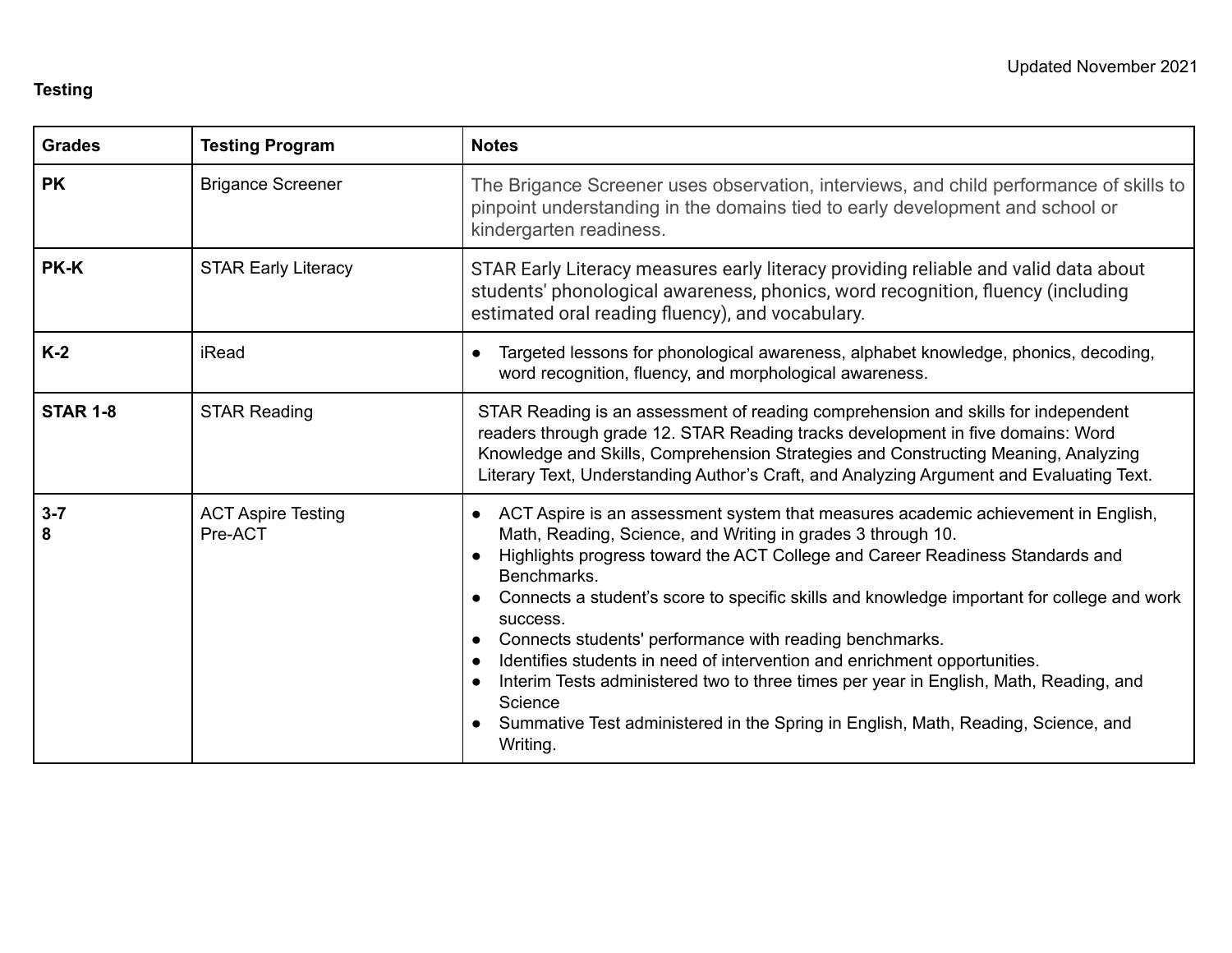#### **Enrichment**

| <b>Enrichment Opportunity</b> | <b>Grades</b> | <b>Description/Qualifications</b>                                                                                               |
|-------------------------------|---------------|---------------------------------------------------------------------------------------------------------------------------------|
| English-Language Arts         | PK-8          | PK-2- Compete in writing competitions<br>3-8- Compete in writing competitions, speech<br>competitions, and talent shows         |
| <b>Math Fair</b>              | $3 - 8$       | <b>Parish Competition</b>                                                                                                       |
| Science                       | $4 - 8$       | School Competition, Parish Competition,<br>Regional Competition, State Competition                                              |
| <b>Social Studies</b>         | $4 - 8$       | Geography Bee                                                                                                                   |
| Social Studies continued      | $4 - 8$       | School Competition, Parish Competition,<br>Regional Competition, State Competition                                              |
|                               | $5-8$         | Opportunity to attend a field study to<br>Williamsburg, Virginia and Washington, DC<br>every other year                         |
|                               | 8             | Youth Legislature                                                                                                               |
| <b>Spelling Bee</b>           | $1 - 8$       | Class Competition, School Competition,<br><b>Regional Competition</b>                                                           |
| Geography Bee                 | $4 - 8$       | Class Competition, School Competition,<br><b>Regional Competition</b>                                                           |
| <b>Gifted Program</b>         | $1 - 8$       | Students who have qualified through St. Martin<br>Parish Schools attend gifted pull-out classes one<br>day per week off campus. |
| <b>Accelerated Reader</b>     | $Pre-K - 8$   | A computer program that helps teachers and<br>librarians manage and monitor children's<br>independent reading practice.         |
| Intervention                  | $K-8$         | Students who are at risk of failing in ELA and/or<br>mathematics are offered intervention services.                             |